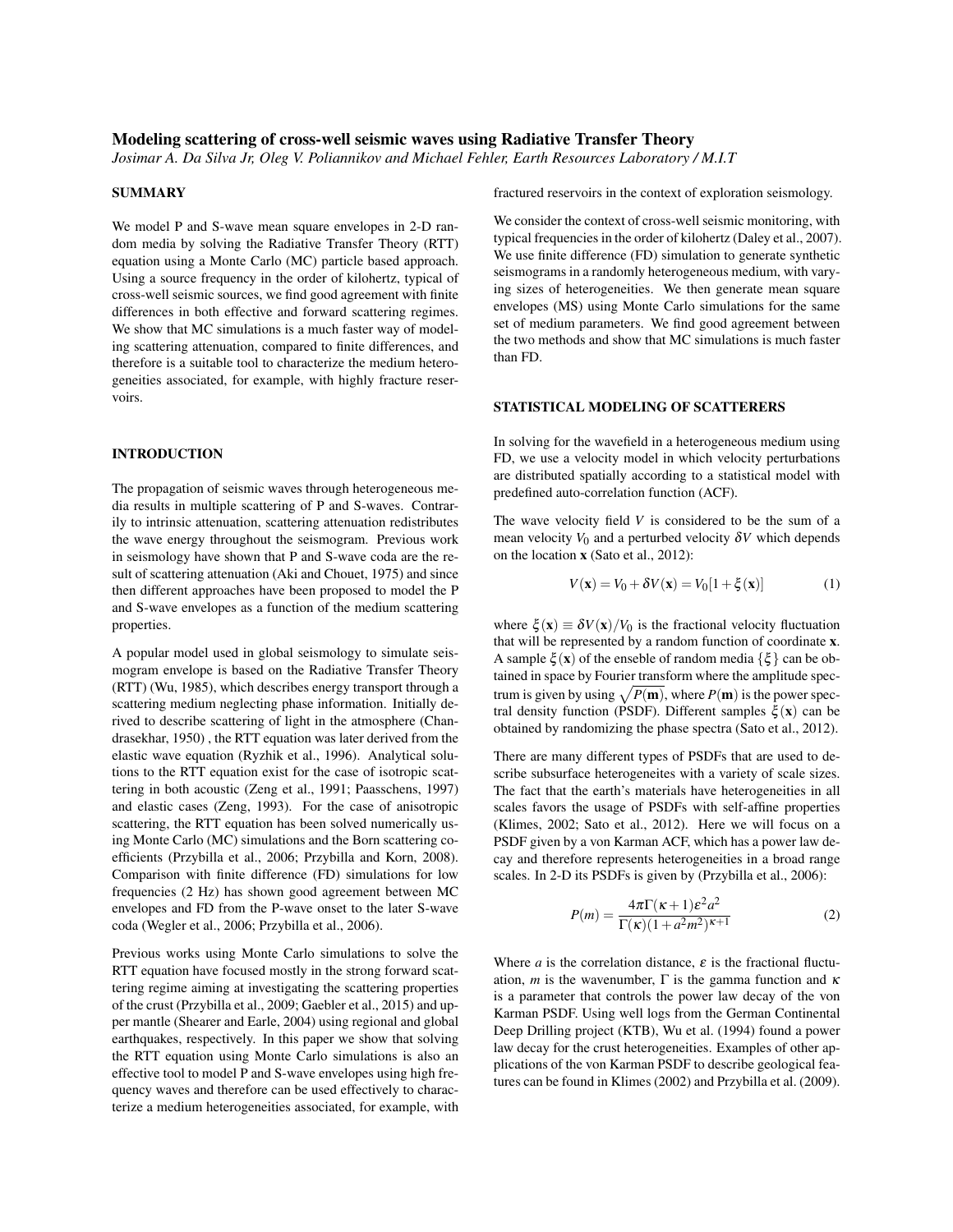### MODEL GEOMETRY

We are interested in characterizing the scattering properties of a medium. We choose to design an experiment corresponding to a cross-well seismic geometry, with source frequency equal to 1000 Hz (Daley et al., 2007). The short wavelength generated by cross well seismic sources provides high resolution images of the sampled media (Daley et al., 2007). Here we will assume that the source used in cross-well seismic experiments generates only P waves. Figure 1 shows the model geometry where an explosive source is at the center of the model and receivers are located with a minimum offset of 50 m. The model parameters are summarized in table 1. We then use both FD and the RTT to model the mean square envelopes that result from the propagation through the random velocity perturbations as shown in figure 1.



Figure 1: Model geometry with source (blue star) and receiver (cyan triangles) locations superimposed on a heterogeneous Pwave velocity generated using a von Karman PSDF.

| <b>Modeling Parameters</b>        |                                                      |  |  |
|-----------------------------------|------------------------------------------------------|--|--|
| $V_p = 3500$ (m/s)                | $\gamma_0 = \frac{V_P}{V_S} = \sqrt{3}$ $v = 0.6518$ |  |  |
| $\lambda_P = 3.5$ m               | $\lambda_s = 2.02$ m   $f = 1000$ Hz                 |  |  |
| offsets: 50 m, 60 m 70 m and 80 m |                                                      |  |  |

Table 1: Modeling parameters used to simulate P and S-wave mean square envelopes. The source and receiver locations are shown in figure 1. Here  $v$  is the velocity density conversion factor.

## ENVELOPE MODELING USING MONTE CARLO SIM-ULATIONS

The radiative transfer equation can be solved numerically using a Monte Carlo particle based aproach (Shearer and Earle, 2004; Przybilla et al., 2006; Przybilla and Korn, 2008). In this approach millions of particles are sprayed from the source and scattered through the heterogeneous medium according to probabilities given by the Born scattering coefficients. There are many advantages of this method: energy is conserved, sin-

gle and multiple scattering are naturally included and intrinsic attenuation can be easily included for both P and S-waves.

Each particle taking off from the source will propagate through the medium with background P and S-wave velocities, if the particle is P or S, respectively, and scatter at a distance given by an exponential distribution as:

$$
s_p = -l_p \ln \gamma \qquad s_s = -l_s \ln \gamma \tag{3}
$$

With a uniformly distributed random number  $\gamma \in (0,1]$ . In equation 3,  $s_p$ ,  $s_s$ ,  $l_p$  and  $l_s$  are the distance for a scattering event to occur and the mean free paths for both P and S particles. The mean free paths are related to the total scattering coefficients as:

$$
l_p = (g_{pp}^0 + g_{ps}^0)^{-1} \t l_s = (g_{ss}^0 + g_{sp}^0)^{-1} \t (4)
$$

Where  $g_{PP}^0$ ,  $g_{PS}^0$ ,  $g_{SP}^0$  and  $g_{SS}^0$  are the total scattering coefficients for P and S waves given by averaging the single scattering coefficients (*gPP*,*gPS*,*gSP*,*gSS* ) over the unit circle. Expressions for the scattering coefficients can be found in Przybilla et al. (2006) for the 2-D case and in Sato et al. (2012) for the 3-D case. All the scattering coefficients are given by similar expressions and can be written in the following simplified functional form (Przybilla et al., 2009):

$$
g_{ij} = \frac{\varepsilon^2}{a} F(ak_s) \tag{5}
$$

where  $i, j$  is P or S. The scattering coefficients are the product of the parameter combination  $\varepsilon^2/a$  and the functional F in which the heterogeneity correlation length *a* and the S-wave number  $k_s = 2\pi/\lambda_s$  only occur as a product. The direction dependence of scattering is constroled by the parameter combination  $ak_s$ . If scattering occurs, then for  $ak_s \ll 1$  waves are scattered mainly in the backward direction and  $ak_s \gg 1$  waves are scattered mainly in the forward direction. For  $ak<sub>s</sub> \sim 1$ , waves interact intensively with the medium and scattering is strong because the wavelength is on the order of the correlation length *a* of the medium. This regime is also known as effective scattering regime.

In Monte Carlo simulations the particles travels a distance to the next scatterer according to probabilities given by equation 3. Whe scattering occurs, the conversion between different phases is a Markov process where each state represents either *P* or *S* particles. The transition probability Π between state *i* and *j*, representing *P* and *S* particles, respectively, is given by (Przybilla et al., 2006):

$$
\Pi(i \text{ to } j) = \frac{g_{ii}^0}{g_{ii}^0 + g_{ij}^0}, \quad \Pi(i \text{ to } j) = 1 - \Pi \quad (j \text{ to } i) \tag{6}
$$

At every scattering point a random number is used to decide weather phase conversion occurs or not. Figure 2 shows the total scattering coefficients as a function of the control parameter *aks*. Phase conversion occurs mainly in the effective scattering regime ( $ak_s \approx 1$ ). Here we are interested in modeling P and S-wave envelopes for a cross-well seismic source, which we assume generates only P waves. Therefore it is expected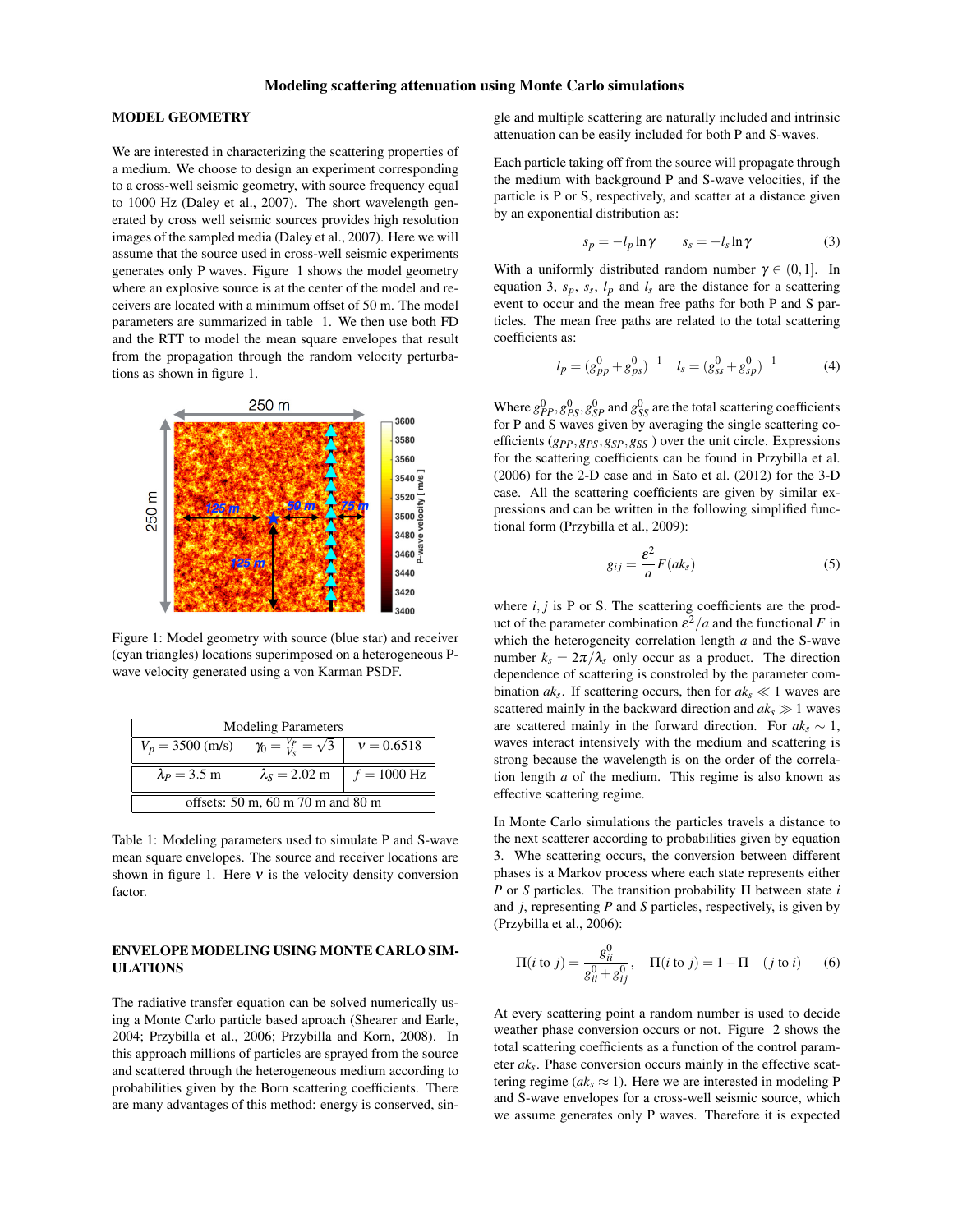that away from the effective scattering regime, (e.g  $ak_s \gg 1$ ) there is almost no S-wave energy.

The scattering coefficients given in equation 5 are calculated for each type of random medium (Sato et al., 2012) used to estimate the angle that a particle will travel after scattering. Figure 3 show examples of scattering directions for different scattering regimes for a von Karman medium. When only Pto-P conversions occurs, such as the case of strong forward scattering regime  $(ak_s \gg 1)$ , it is expected that scattering will occur mainly in the -10 to 10 degree direction, for example. For *ak* ∼ 3.1 there is a wider range of possible angles. The scattering coefficients are converted to probabilities and then compared with a random number in order to decide the new scattering direction.



Figure 2: Total scattering coefficients as a function of control parameter *aks* for a von Karman medium. P-to-S conversions occur mainly in the effective scattering regime where  $ak_s \sim 1$ .

|              | $l_{p}$ | l ç             |
|--------------|---------|-----------------|
| $ak_s = 3.1$ | 45 m    | 24 <sub>m</sub> |
| $ak_s = 31$  | 5.6 m   | 2 <sub>m</sub>  |

Table 2: Medium parameters used in the Monte Carlo simulations for two scattering regimes.  $ak_s = 3.1$  and  $ak_s = 31$ corresponds to  $a = 1$  m and  $a = 10$  m respectively.  $l_p$  and  $l_s$ are the mean free paths for P and S-waves, respectively. For the von Karman media it was used  $\kappa = 0.3$ .

During the particle propagation through the geometry in figure 1 we allow particles to scatter until a maximum time  $t_{max}$  = 0.06 s. For an S-wave particle following a straight path, this corresponds to a distance  $d \approx 120$  m, therefore particles with travel time larger than *tmax* are far from the receiver and do not generate a recorded signal.

For each receiver located at distance *r* from the source, we count the number of particles  $N(r,t_i)$  that cross a circle of radius  $\lambda_P$  around the receiver in a small time step  $\Delta t$ , where  $\lambda_p$ is the P-wave wavelength. The energy density, which is proportional to the mean square envelope (MS), is then given by:

$$
E(r,t_i) = \frac{N(r,t_i)}{N_0 A(r)}\tag{7}
$$

Where  $N_0$  is the total number of particles shot from the source, in our case taken to be  $N_0 = 10^6$ , and  $A(r)$  is the area of the

circle surrounding the receiver. Figure 4 shows examples of mean square envelopes for a von Karman medium for different offsets. Note the variation of the S-wave envelope amplitude with offset and the convergence, at larger lapse times, to a background value.



Figure 3: Normalized scattering coefficients as a function of the scattering angle (eq. 6 and 8) for effective scattering (*aks* = 3.1) and forward scattering regime  $(ak<sub>s</sub> = 31)$ . A von Karman PSDF with parameters given in tables 1 and 2 was used with  $\kappa = 0.3$ .

### ENVELOPE MODELING USING FINITE DIFFERENCES

Elastic FD synthetic seismograms were generated using the 2D CPU-based elastic wavefield modeling code *ewefd2d omp* freely available through the Madagascar project (Fomel, 2016). The solver uses a second-order temporal and fourth-order spatial accuracy stentil. We performed twenty FD simulations with different heterogeneous velocities having the same statistical properties. We used a grid size of  $dx = 0.025$  m with a time step of  $dt = 1 \times 10^{-6}$  s, and domain size of 250 m x 250 m, resulting in  $10^8$  grid cells. For comparison with RTT MS envelope, each FD 2 components trace is squared and summed. The final FD MS envelope is obtained by stacking over all simulations corresponding to different random field realizations.



Figure 4: MS envelopes from MC simulations as a function of source detector distances for a von Karman medium, where  $ak_s \sim 3.1$  (left) and  $ak_s \sim 31$  (right). The offsets shown are: 50 m, 60 m, 70 m and 80 m.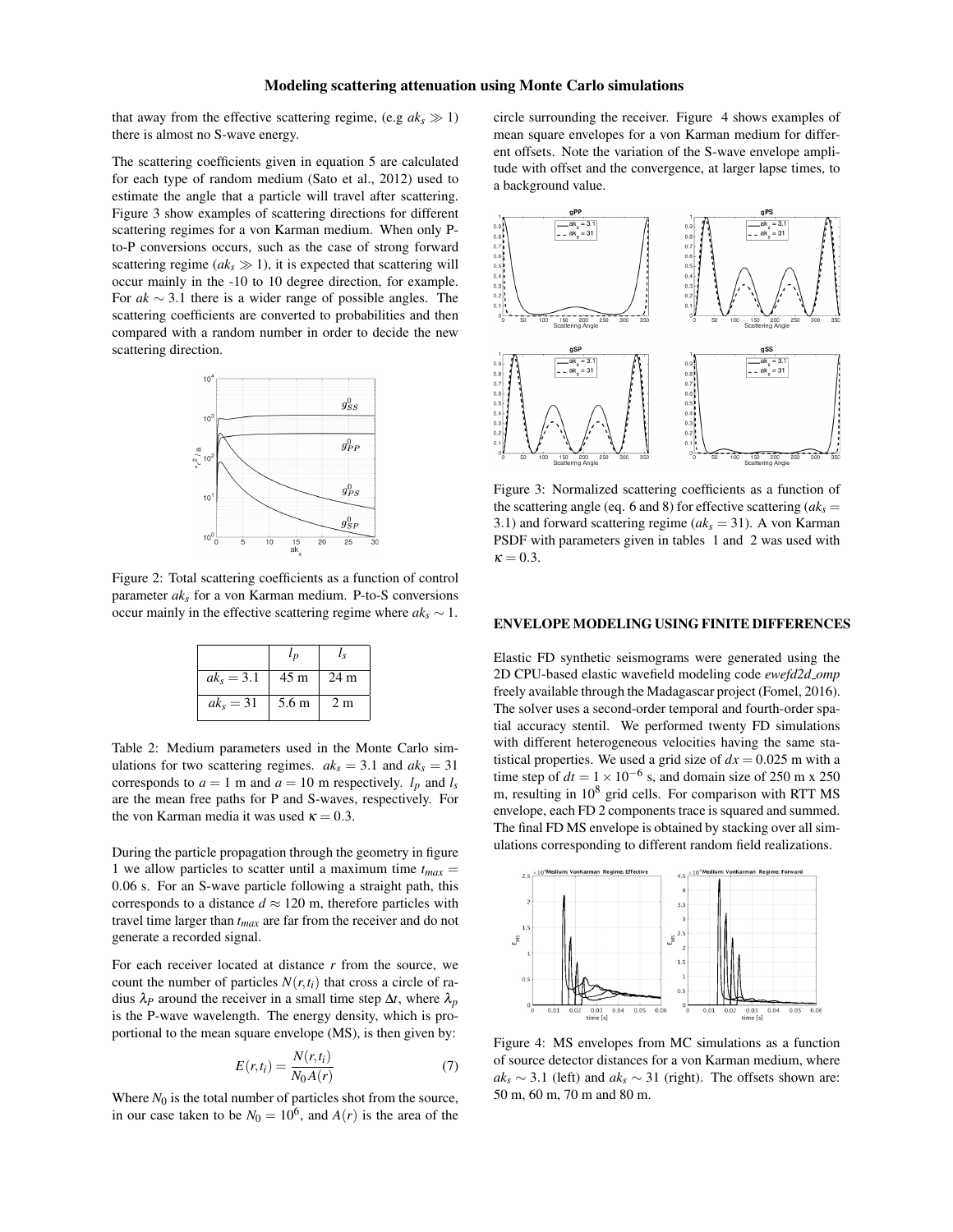## RESULTS

In figures 4 and 5 show we compare the MS envelopes obtained from MC simulations and FD for both effective and forward scattering regimes. In both cases there is a good overall match between both methods for the P and S coda, although, there is significant differences at the peak of the P-wave arrival. We are currently investigating the causes of this mismatch, which we hypothesize is related to the short distance between source and receiver.

Figure 4 show a significant amount of S-wave energy arriving in the effective scattering regime  $(ak_s \gg 1)$  that is not present in the forward regime ( $ak<sub>s</sub>$  ∼ 1), even when the source only generates P-waves. This is the result of phase conversion on the path between the source and receiver. From figure 2 we note that in the effective scattering regime ( $ak_s \sim 1$ ) the scattering coefficient  $g_{PS}^0$  is much larger than  $g_{SP}^0$ , meaning that there is larger probabilities of *P*-to-*S* conversion than *S*-to-*P*. Once *P*-to-*S* conversion occurs, it is less likely that *S*-to-*P* will occur. The *P*-to-*S* conversion occurs near the source, since the S-wave energy is concentrated at the S-wave arrival time.



Figure 5: Normalized MS envelopes as a function of the source detector distance for a von Karman medium for *aks* = 3.1.

Apart from the balistic P-wave amplitude mismatch, the Monte Carlo simulation reproduces well the coda decay observed in the FD data. Further analysis is ongoing in order to determine which cases would result in a larger mismatch in the coda decay.

We measured the CPU time required to compute the MS envelope for both methods as a function of the domain size (figure 7) and found that the MC simulations is much faster than the FD, specially when  $ak_s \sim 1$  since in this case we have large mean free paths (see table 2). Since each particle released from the source is independent of each other, we expect to further improve the MC simulation CPU time by distributing thousands of particles in several cluster nodes. With a fast MS envelope solver we expect to investigate in the future the sensitivity and trade offs of the mean square envelope to variations

# in the medium properties.



Figure 6: Same as figure 5 but for  $ak_s = 31$ .



Figure 7: Approximate CPU time required to generate mean square envelopes for each scattering regime. The machine specifications are: x86-64 processor, 20 CPUs, 16 GB memory. For the Monte Carlo simulations it were used  $10<sup>4</sup>$  particles, where the domain size is given by  $V<sub>s</sub>$ *t*<sub>*max*</sub>, where  $t<sub>max</sub>$  = 0.06 is the maximum time that each particle is allowed to propagate. The finite differences parameters are described in the text. Note the difference in the CPU time scale.

#### **CONCLUSIONS**

We have shown that solving the radiative transfer equation using Monte Carlo simulations results in overall good agreement with synthetic envelopes generated using finite differences, except the peak amplitude of the onset P-wave. The MC simulations is computationally much faster than FD and therefore can be effectively used in investigating the inverse problem using, for example, a simple grid search. In the future we expect to use the MC method to characterize the random heterogeneities associated, for example, with fracture reservoirs.

## ACKNOWLEDGMENTS

The authors would like to thank the founding members of the MIT Earth Resources Laboratory Consortium.